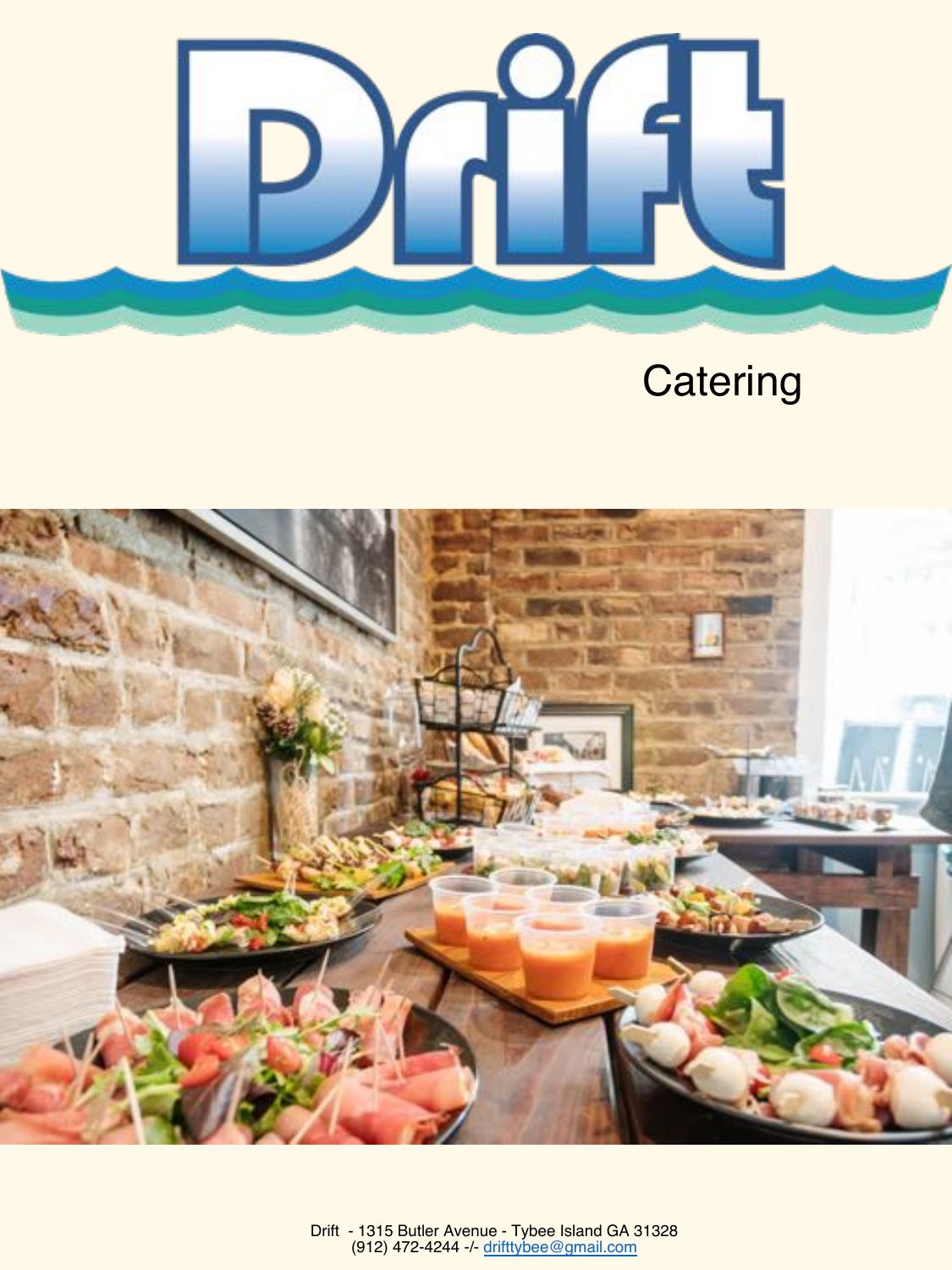#### Gourmet Take -Home Catering Packages



Gourmet Party pack 1 ............................\$300 For  $\sim$  20 people

- Assorted canapés (40 pcs)
- Gourmet sandwich selection (20 pcs)
- Viennois assortment (20 pcs)
- Mini savory choux (20 pcs)
- Mini sweet viennoiseries (20 pcs)
- Mini Gourmet pastry pack (20 pcs)

**Gourmet** Party pack 2 …..........................\$420 For  $\sim$  25 people

- Assorted canapés (40 pcs)
- Gourmet sandwich selection (20 pcs)
- Mini quiches (40 pcs)
- Mini savory choux (20 pcs)
- Mini sweet viennoiseries (20 pcs)
- Mini sweet choux (40 pcs)
- Mini Gourmet pastry pack (40 pcs)

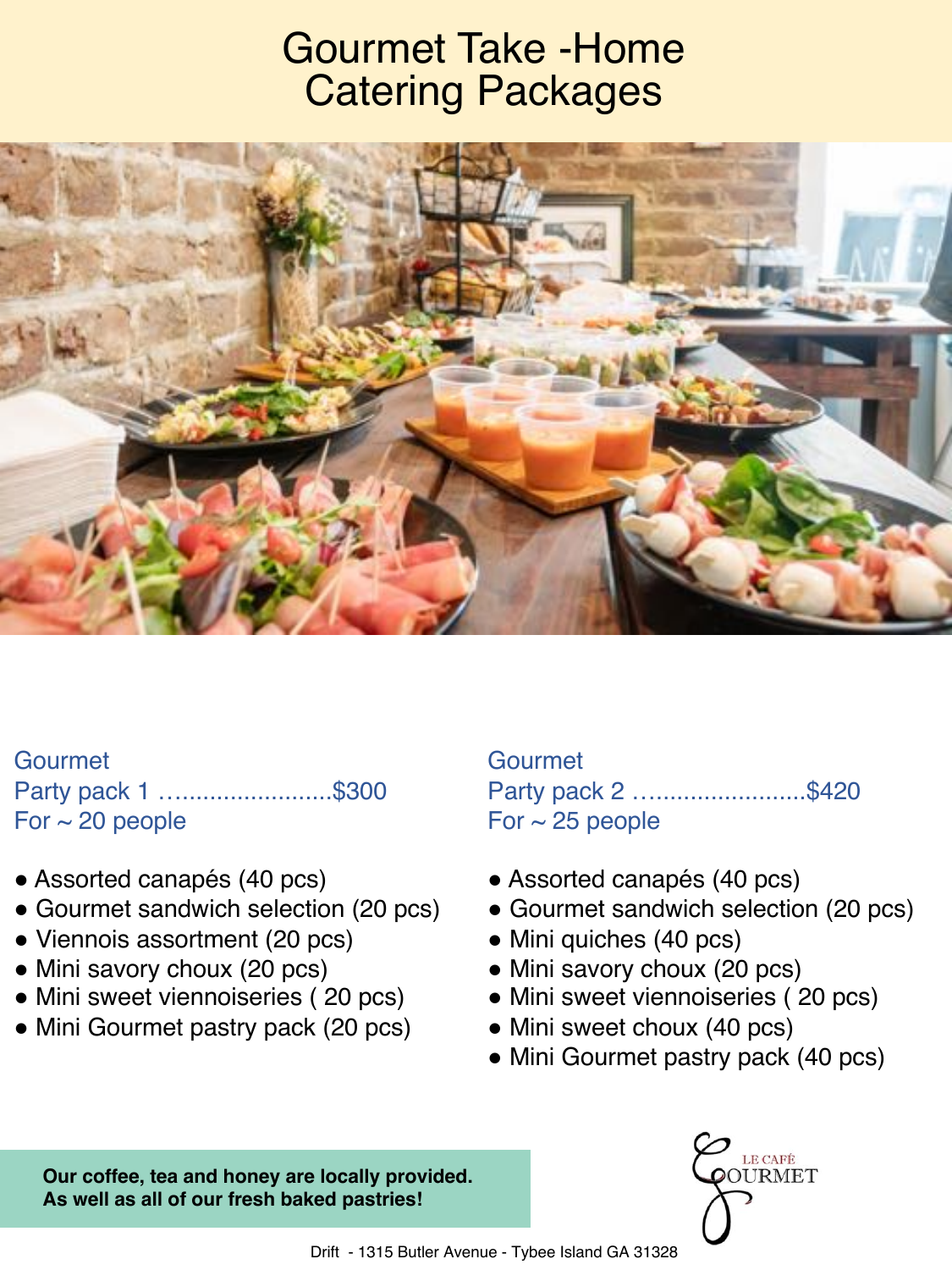### Classic Take -Home Catering Packages



#### Classic Party pack 1 .........\$180 For  $\sim$  12 people

- Assorted canapés (20 pcs)
- Classic sandwich selection (20 pcs)
- Mini savory choux (20 pcs)
- Mini Gourmet pastry pack (20 pcs)



Classic Party pack 2 .........\$210 For  $\sim$  15 people

- Assorted canapés (20 pcs)
- Classic sandwich selection (20 pcs)
- Mini quiches (20 pcs)
- Mini savory choux (20 pcs)
- Mini sweet choux (20 pcs)

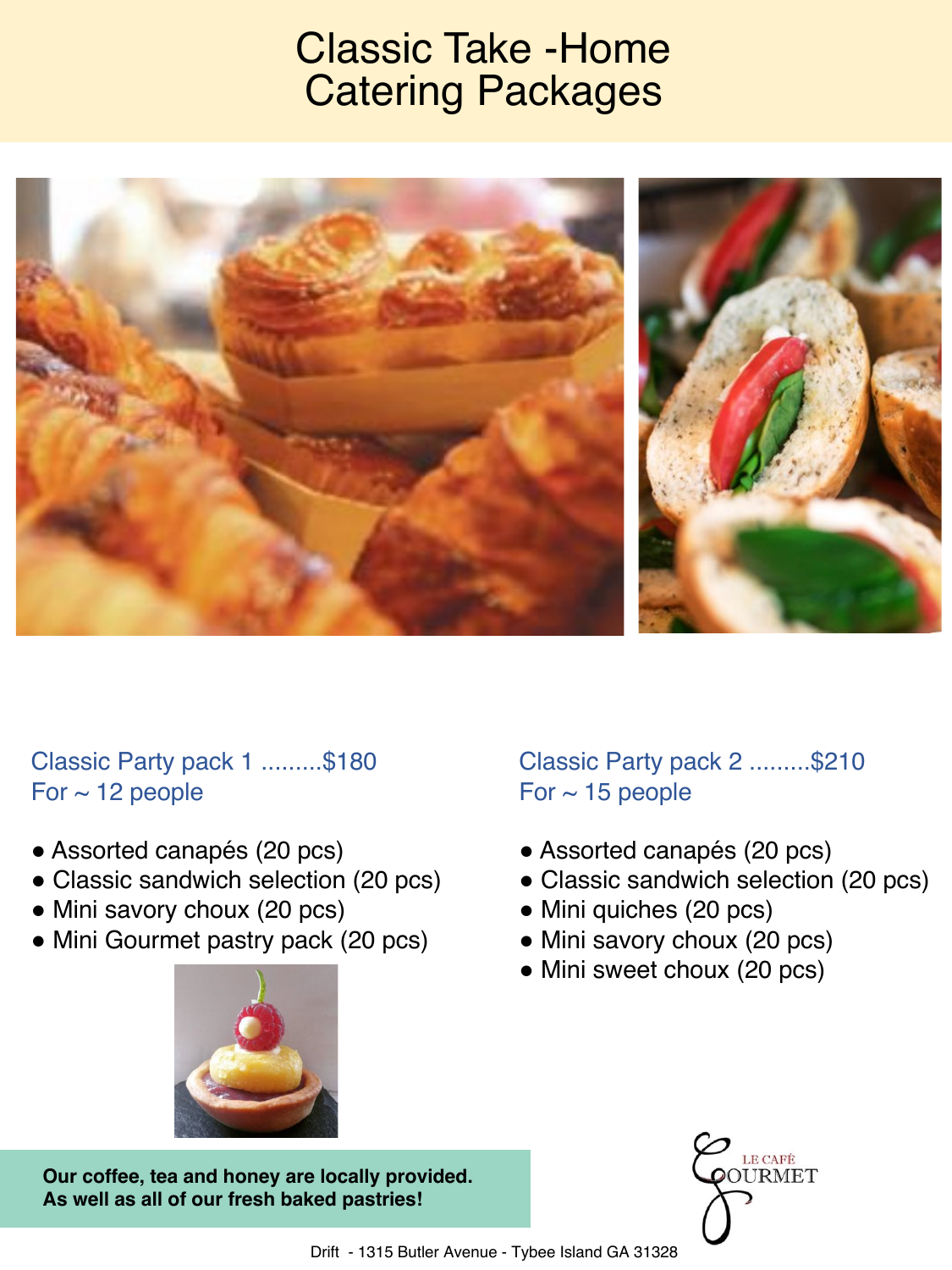#### Breakfast Set



Breakfast set …..................\$125 Healthy breakfast set with our freshly baked viennoiseries, fruity yogurt and juices.

- Butter croissant (4 pcs)
- Chocolate croissant (4 pcs)
- Cinnamon rolls (8 pcs)
- Yogurt with rasberry preserve (6 cups)
- Yogurt with orange preserve (6 cups)
- Bottle apple juice (6 11oz bottles)
- Bottle orange juice (6 11oz bottles)

# **Mini Savory Bites**

Savory choux ….........\$40 (20 pcs) Choux puffs with assorted savory filling

- Tuna and homemade mayonnaise
- Smoked salmon and cream cheese
- Tomato and mozzarella
- Ham and cheese

Mini quiches ...............\$40 (20 pcs) Traditional French quiche recipe with buttery crust and filled with fresh Ingredients

- Ham and cheese
- Sundried tomato, mozzarella and basil
- Mushrooms and spinach
- Turkey, cheddar and tarragon

Assorted mise en bouche ….................................................\$40 (20 pcs) 10 kebab stick + 10 spoon bites

Kebab stick (5 pcs each)

- Mozzarella, tomato and spinach
- Prosciutto, fig marmalade and cream cheese

Spoon bites (5 pcs each)

- Eggplant puree and sundried tomato
- Smoked salmon, goat cheese cream and dill

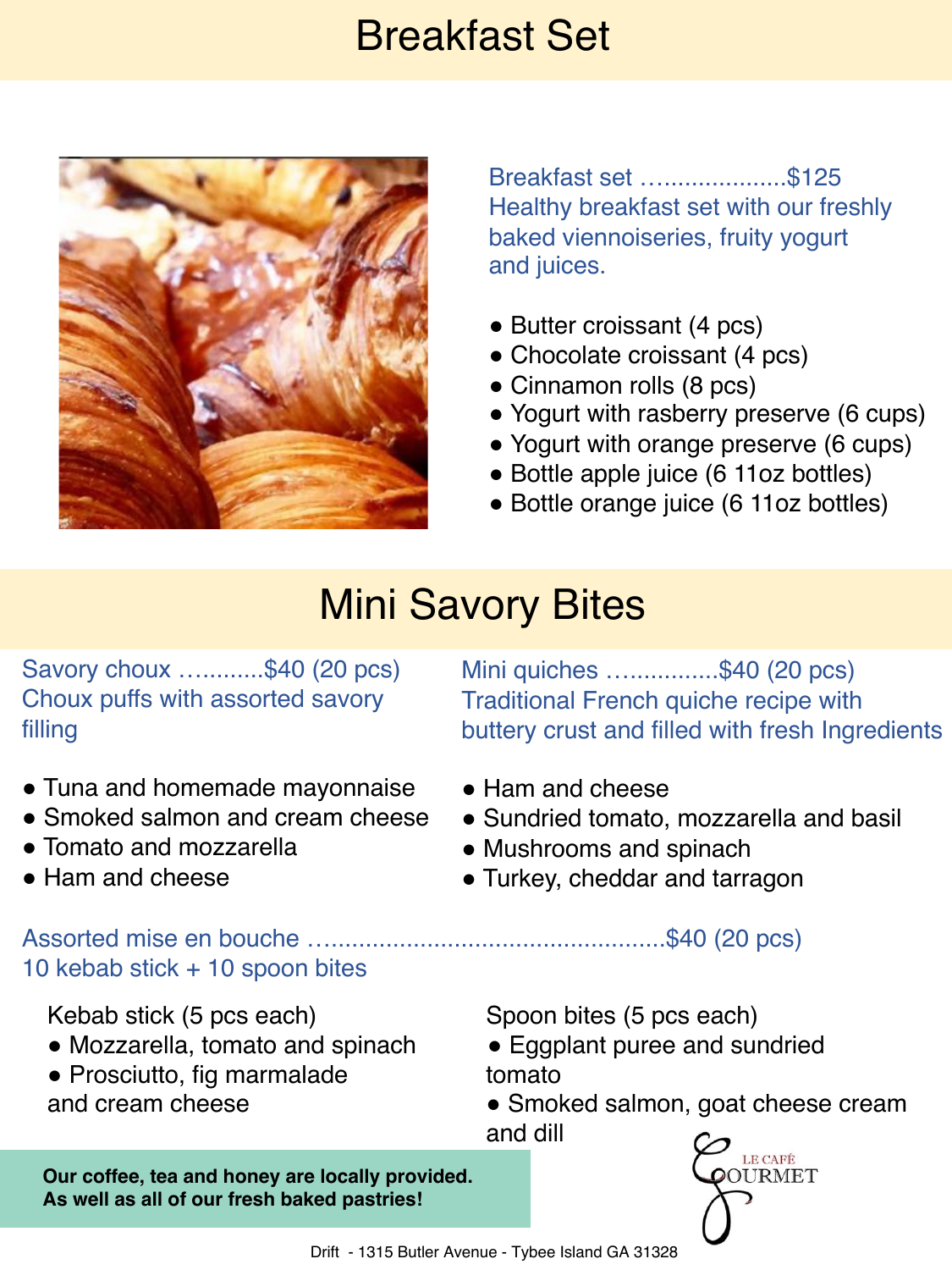#### To Share…  $For ~ 10$  People

#### WHOLE QUICHE ........................................................................\$35 Traditional French quiche recipe with buttery crust and filled with fresh ingredients

- LORRAINE Bacon and cheese
- TURKEY Turkey, cheddar, onion and tarragon
- ! VEGGIE Sun dried tomatoes, mozzarella, spinach and basil
- ! GOURMET Bacon, goat cheese, honey pine nuts and spinach …..........+\$5

HOMEMADE SOUP.....................................................................\$35 Homemade with only fresh vegetables our soups are always vegan, dairy and gluten free (homemade herbs baked croutons are served on the side)

- Hot soup Mixed fresh vegetables
- Cold soup Gaspacho



SALADS.................................\$30 Served with our signature sauce fresh green mix, homemade baked croutons, sun dried tomatoes, onion and mozzarella

- with Smoked Salmon …..............+\$5
- $\bullet$  with Roasted turkey .........................+\$5
- With Pork loin …..........................+\$5



CHEESE & CHARCUTERIE...\$50 Selection of 3 gourmet cheeses, prosciutto and Genoa Salami. Served with butter, orange marmalade and artisan bread

CRUDITES ASSORTMENT....\$25 Fresh greens, tomatoes, cauliflower, bell peppers... served with 3 homemade dips (signature vinaigrette, tomato pesto, Blue cheese cream)

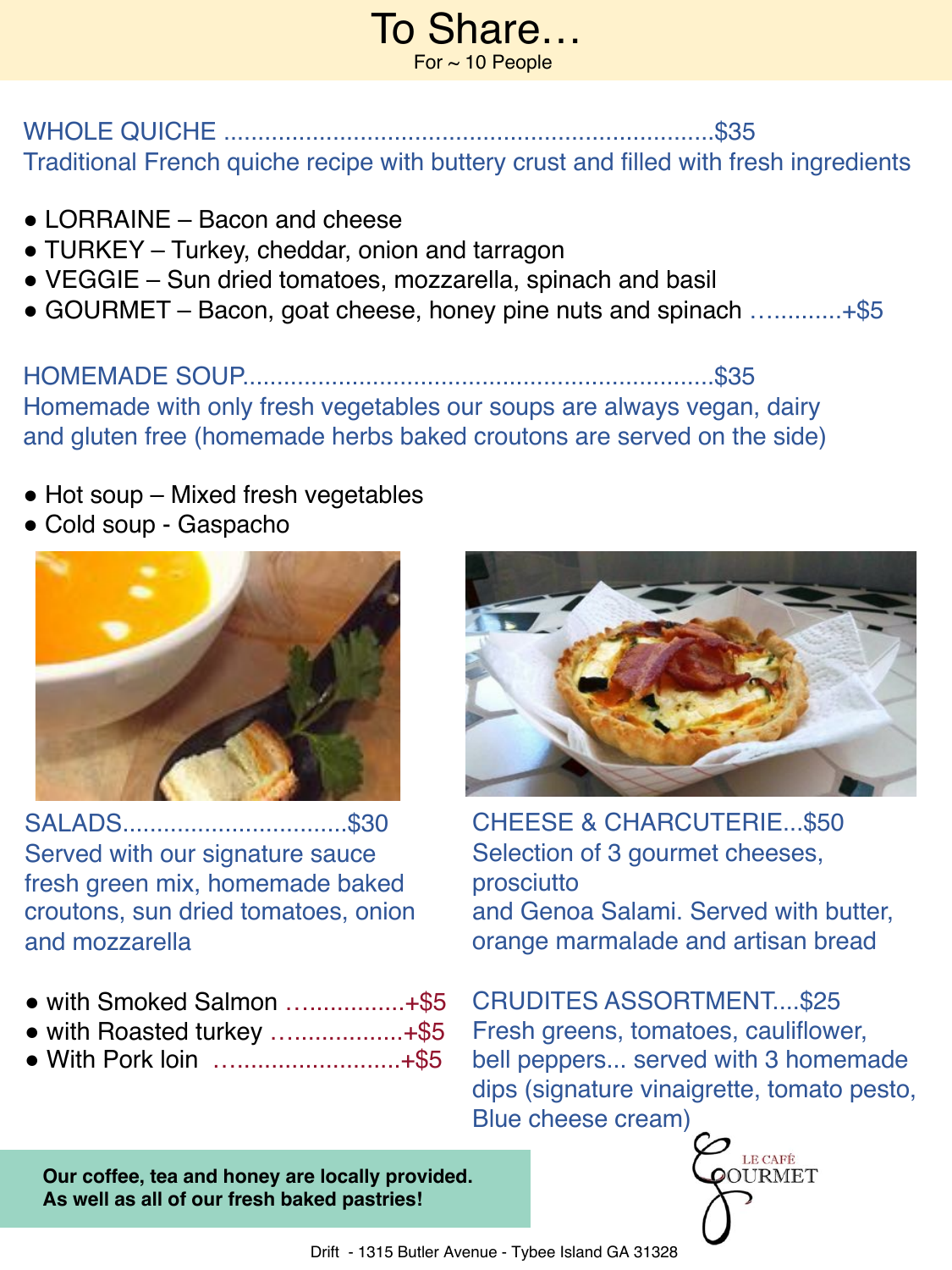### **Sandwiches**



A la Carte .........\$6.5 each (minimum order 10) Full size sandwich in a freshly baked French baguette (8"). Make your assortment:

- ! Tybee *Homemade basil pesto, black forest ham, fresh tomatoes, mozzarella and spinach, extra virgin olive oil and balsamic reduction*
- ! Euchee *Uncured cherrywood bacon, egg, roasted all-natural turkey, mild cheddar and fresh spinach*
- ! Southerner *Fresh avocado, tomatoes and mozzarella, organic spinach and homemade vinaigrette*
- ! Lafayette *Black forest ham, mild cheddar, egg and Dijon mustard*

Gourmet selection ..\$60 (20 pcs) Prepared with our freshly baked mini bread rolls (4"). 4 premium fillings (5 pcs each):

- Prosciutto and Brie
- Smoked Salmon and cream cheese
- **Fresh mozzarella, tomato and spinach**
- Genoa Salami, swiss and cornichon

Classic selection ….\$50 (20 pcs) Prepared with our freshly baked mini bread rolls (4"). 4 classic fillings (5 pcs each):

- Ham and swiss cheese
- Turkey and cheddar
- Roast beef, tomato and mayonnaise
- Mozzarella, tomato and spinach

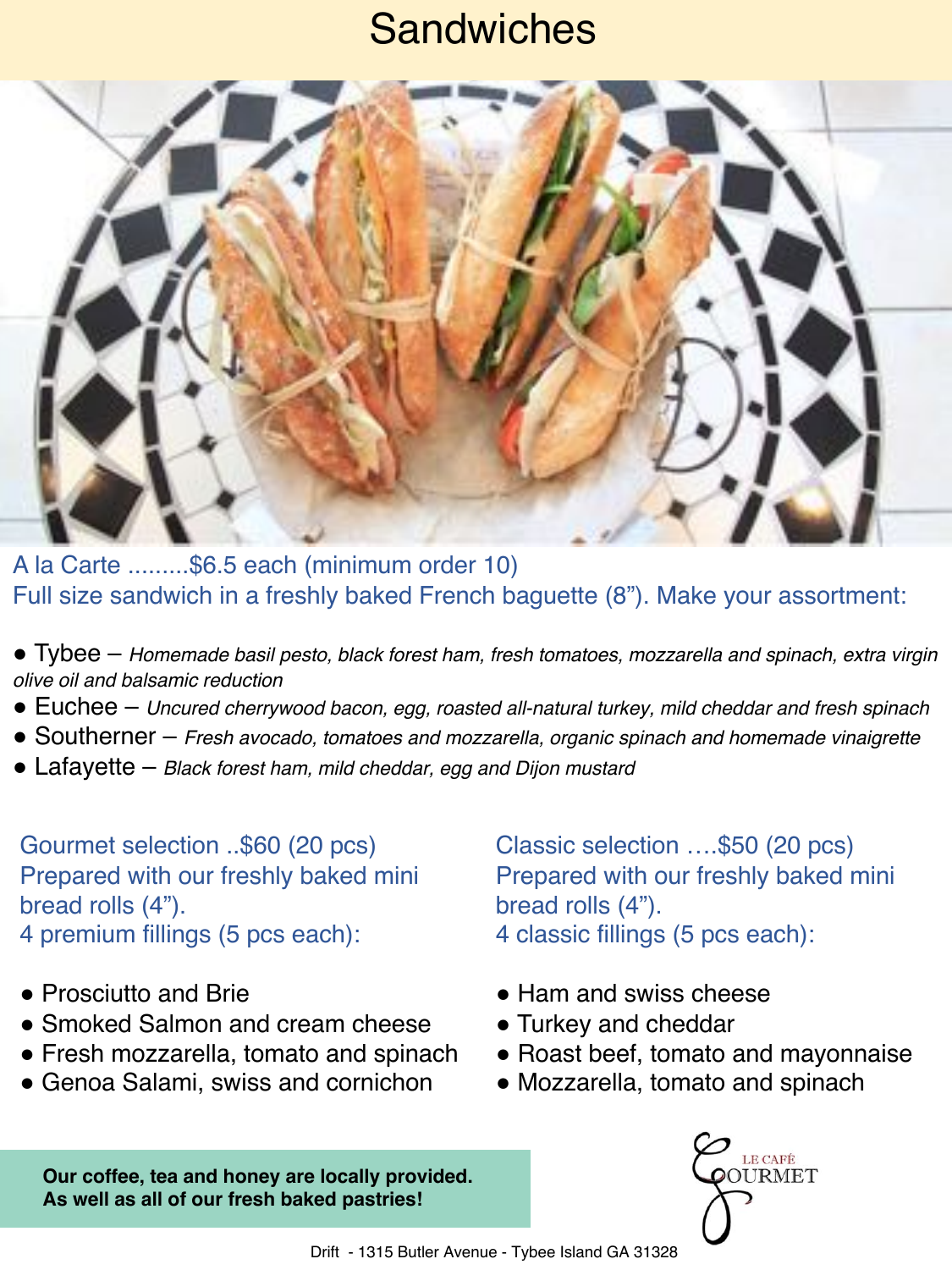### Mini Viennoiseries Combo

Large combo pack ….................................................. .\$110 (50 pcs) Our mini French viennoiserie combo features 5 flavors of sweet and savory mini baked goods. (10 pcs each OR pick 2 : 25 of each)



- Plain Butter croissant
- Nutella and coconut croissant roll
- Ham and brie
- Dieppois (Tuna and homemade mayo)
- Tomato, mozzarella and basil

Small combo pack …................................................... .\$70 (30 pcs) Same sweet and savory flavors (5 pcs each OR pick 2 : 15 of each)

## Mini Desserts

Sweet choux ….........\$30 (20 pcs) Choux puffs with assorted sweet filling

- Homemade salted caramel
- Chocolate pastry cream

Upgrade (double size) for mini eclair ….......\$40 (20 pcs)



**Our coffee, tea and honey are locally provided. As well as all of our fresh baked pastries!**

Mini tartelettes..........\$40 (20 pcs) Traditional French tarte recipe with buttery and almond crust and homemade filling topped with fruits.

• Fillings and fruits may vary. Pastry cream, raspberry puree, lemon cream.. // red berries, banana, kiwi....)



Drift - 1315 Butler Avenue - Tybee Island GA 31328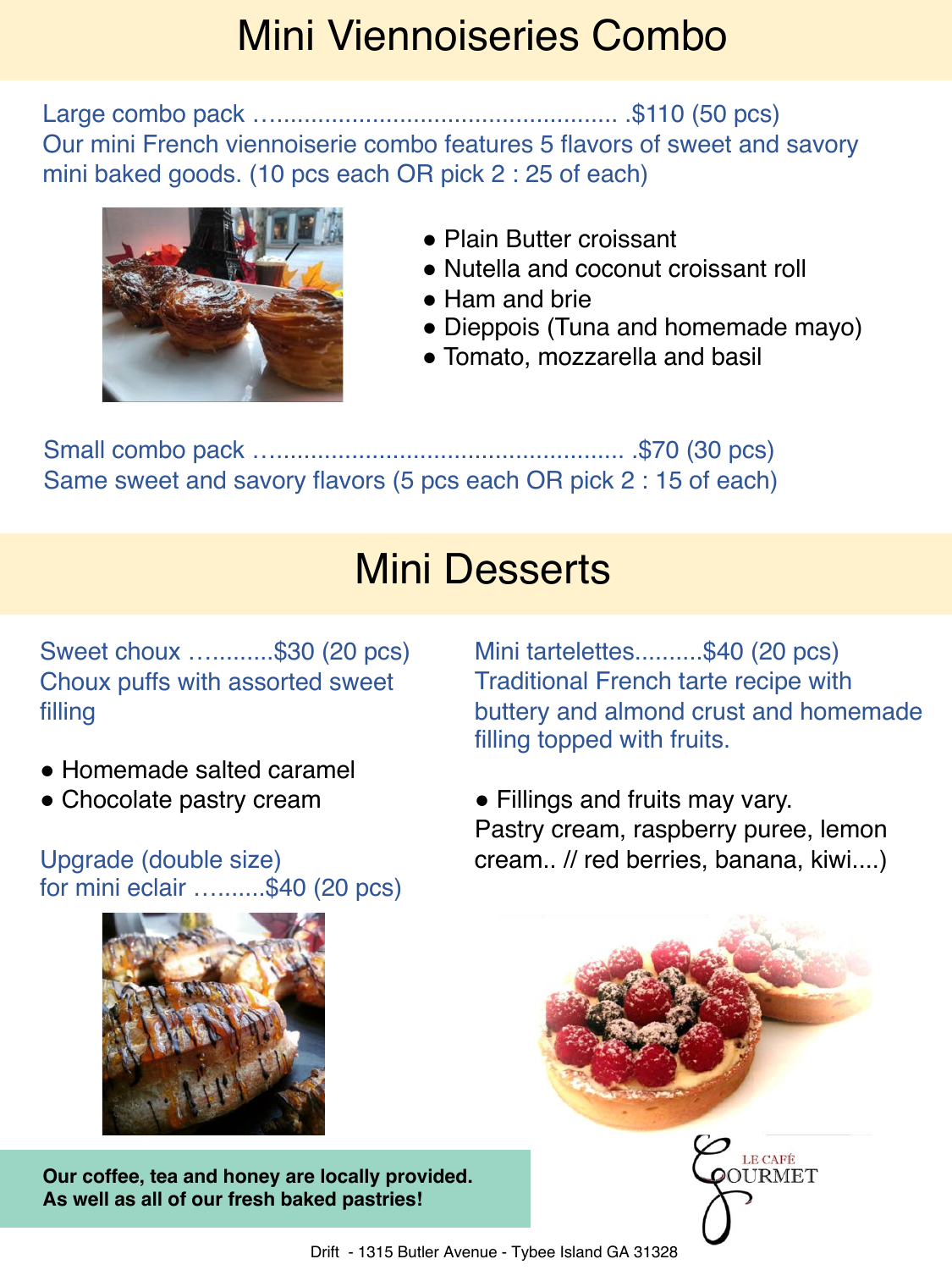#### French Pastries

#### Individual pastry A la Carte ..........\$5 each (min order 4 each) All of our pastries are made to order on site. Make your assortment:



- Large chocolate eclair topped with canded hazelnuts
- Large salted caramel eclair
- Fruit tartelette with strawberries
- **Fruit tartelette with banana and** blueberries
- ! Paris-Brest
- Blueberry muffin (x2)
- $\bullet$  Banana pecan muffin (x2)

# Whole Cake

For  $\sim$  10 people

Fresh fruit tarte.........................\$30 Traditional French tarte receipe with buttery and almond crust and homemade filling topped with fruits.

- Pear with almond pastry cream and chocolate drizzle
- ! Tarte aux pommes d'antan ( French apple tarte with pastry cream)
- Fresh red berries with fruit puree filling. .................................... +\$5

4x4 (pound cake)......................\$25

- $\bullet$  traditional
- $\bullet$  pear & cinnamon........................... +\$5

**Our coffee, tea and honey are locally provided. As well as all of our fresh baked pastries!**

Fraisier …...............................\$35 Made with a homemade génoise, brushed with rum and filled with crème mousseline and fresh **Strawberries** 

Mille Feuille..........................\$40 Homemade puff pastry layered with naturally flavored pastry cream and fresh fruits, topped with chocolate **Drizzle** 

Moelleux au chocolat...........\$30 Tanzania chocolate fondant cake (perfect serving with vanilla ice cream)